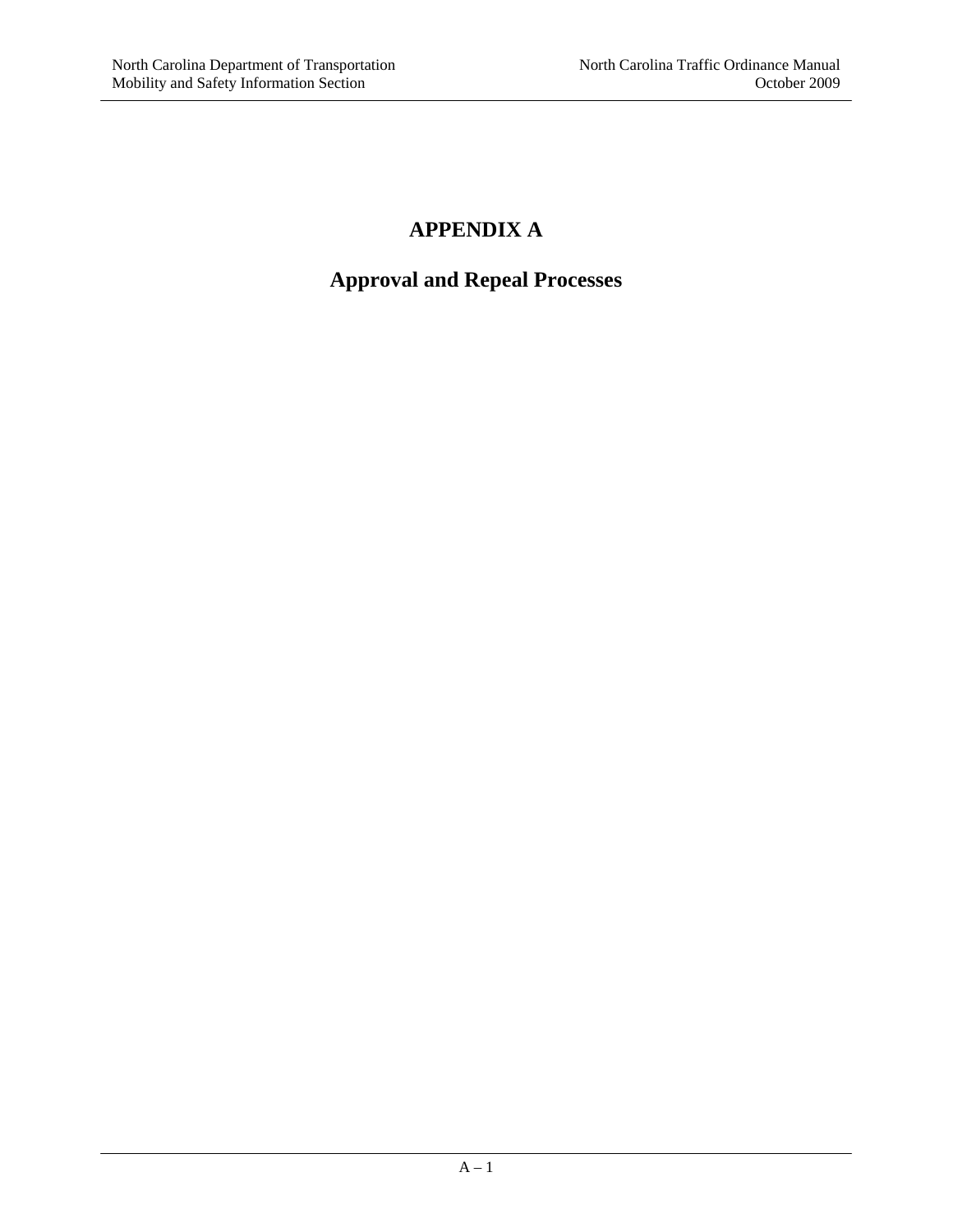

## **Ordinance Work Flow - Approvals (non-municipal)**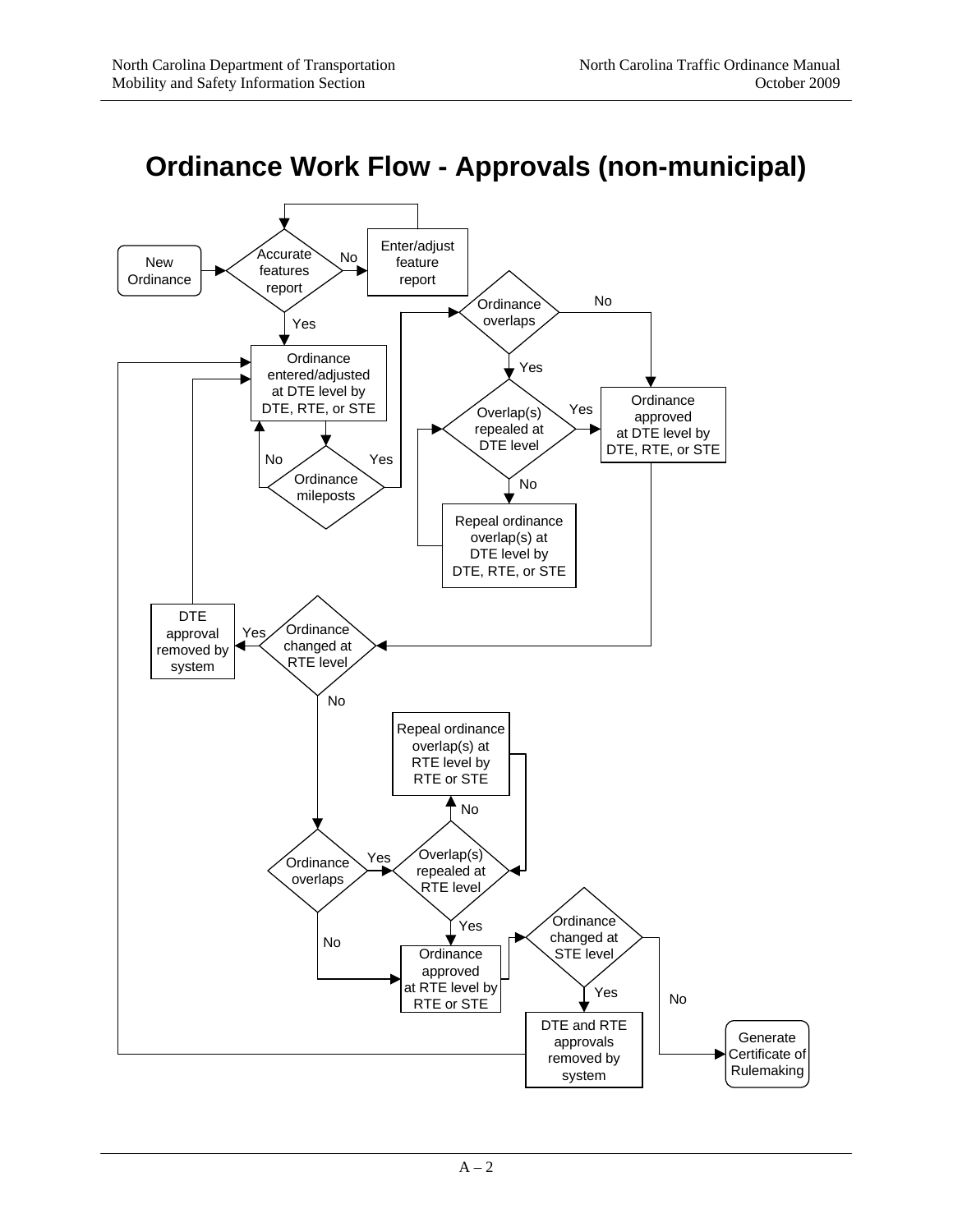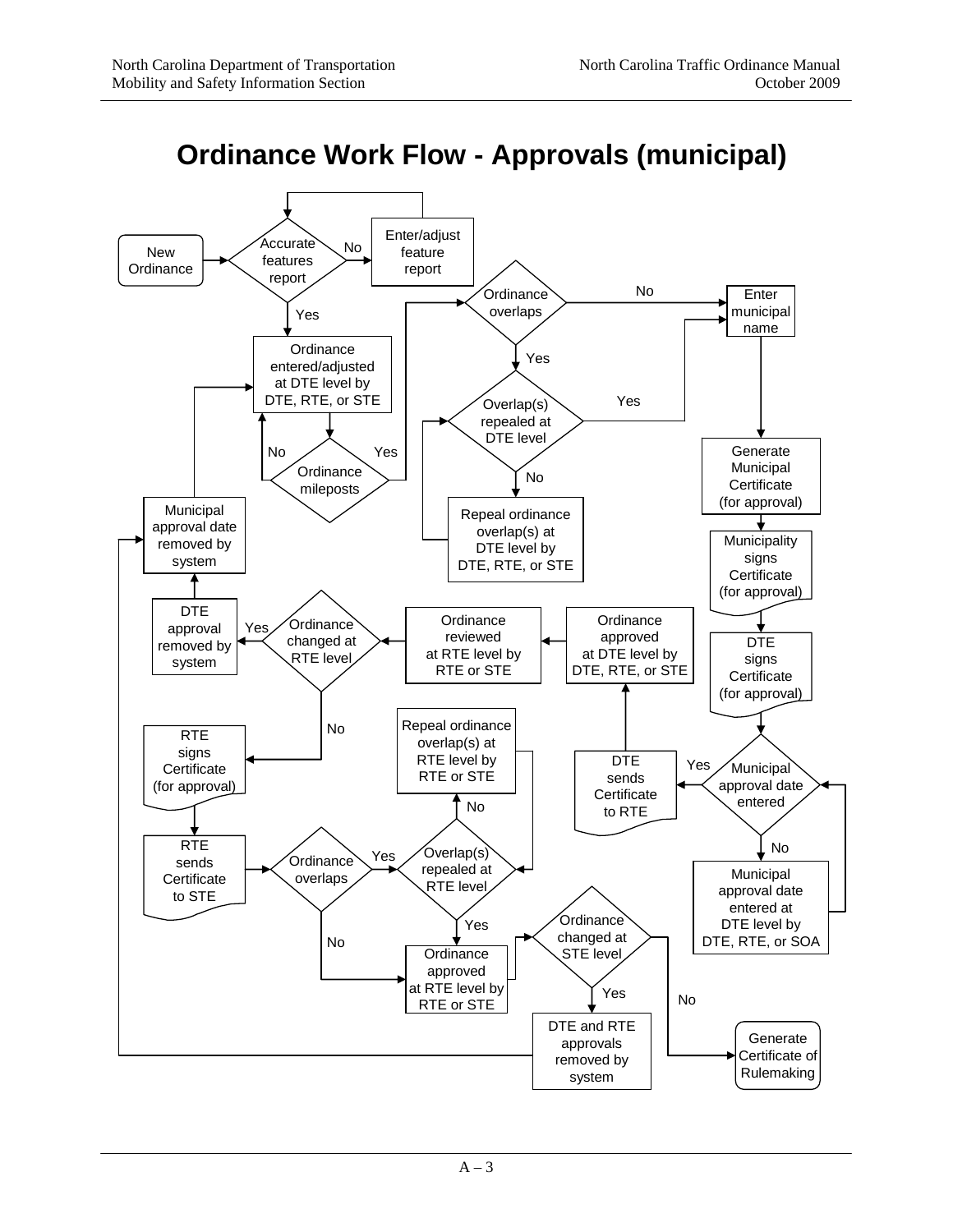

### **Ordinance Work Flow - Repeals**